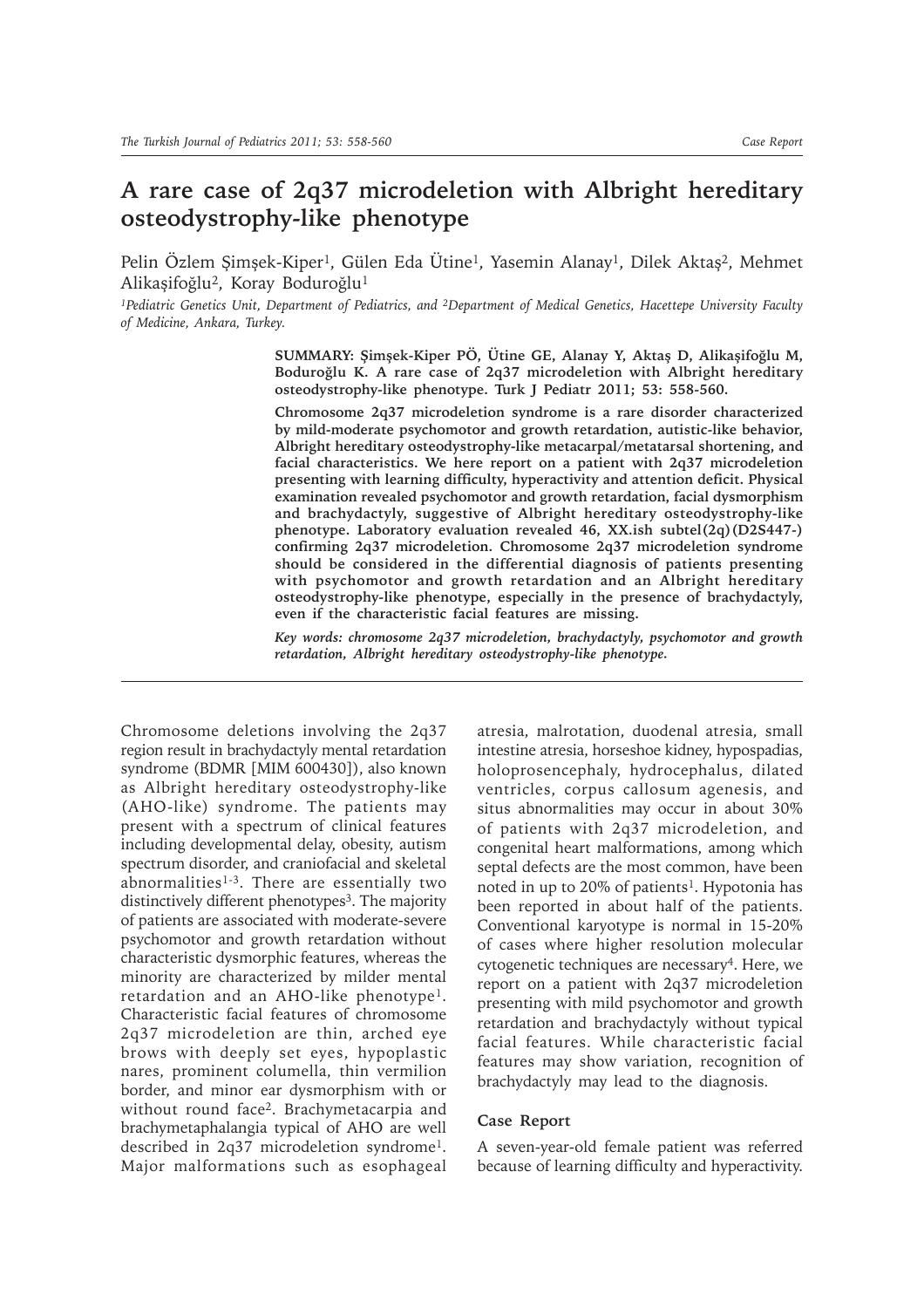

**Fig. 1.** Front view of the patient. Note eyebrows with prominent arch, V-shaped nasal tip, prominent columella, poorly formed cupid's bow, thin upper lip, and brachymesophalangy of 4-5 involving both hands and feet.

She was the first child of nonconsanguineous parents. The family and prenatal histories were unremarkable. The patient was born at term with a birth weight of 3500 g (75-90th centile). She had head control at eight months of age, was able to sit with support at one year of age, without support at 18 months of age, and walk unaided at 24 months of age. She started speaking single words at 12 months of age and simple sentences at six years of age. Language and social skills were both markedly delayed. On physical examination, she weighed 22.5 kg (50th centile), and her height and head circumference were 121 cm (50-75th centile) and 50 cm (50th centile), respectively. Facial features such as eyebrows with prominent arch, V-shaped nasal tip, prominent columella, poorly formed cupid's bow and thin upper lip, and brachymesophalangy of 4-5 involving both hands and feet, suggestive of an AHO-like phenotype, were noticed (Fig. 1). Psychometric evaluation with Stanford-Binet Intelligence Scale revealed a score of 45-55. There was no evidence of congenital heart defect. Abdominal and renal ultrasonographies were normal. Audiological and ophthalmological assessments including fundus examination were both normal. Radiological evaluation confirmed brachymesophalangy of 4-5 involving both hands and feet. Osteopenia was not evident. Chromosome analysis revealed 46,XX (Fig. 2). Subtelomeric fluorescence in situ hybridization (FISH) analysis using ToTelVysion Multicolor FISH Probe Panel that applied the probe VIJyRM2112 (D2S447-) flanking 60 kb lying between 242.88-243.2 Mb on chromosome 2q37.3 revealed 46, XX.ish subtel(2q)(D2S447-)

(Fig. 3). Maternal and paternal FISH analyses were normal (*de novo* deletion).

## **Discussion**

The clinical features of terminal microdeletions of 2q37 were first described in 1989 by Gorski et al.<sup>5</sup> The incidence is unknown, but more than 100 patients carrying isolated, primarily terminal deletions with breakpoint at or within chromosome 2q37 have been reported previously<sup>1</sup>. A minority of patients like the present patient show milder psychomotor and growth retardation and an AHO-like phenotype. Typical facial characteristics of AHO such as round face, prominent forehead, depressed nasal bridge, deficient nasal alar flare, deep-set eyes, upslanting palpebral fissures, and pinna anomalies were not present in this patient. However, it is well known and documented that patients with chromosome 2q37 microdeletion may have quite a variation in phenotype<sup>1</sup>, and the present patient does not appear to have the typical facial features. On the other hand, the key skeletal feature in this patient was brachymesophalangy. It is a variable but characteristic feature, which is reported in almost half of the patients with 2q37 microdeletion<sup>1</sup>. Defects in social interaction, hyperactivity, attention deficit, and sleep disturbances have all been described in 2q37microdeletion. Our patient had a short span of attention, hyperactivity and some repetitive behaviors. Patients with 2q37 microdeletions have milder cognitive deficits and are less likely to have major congenital abnormalities compared to patients with cytogenetically visible deletions. The present patient had mild



**Fig. 2.** Chromosomal analysis of the patient demonstrating 46,XX.